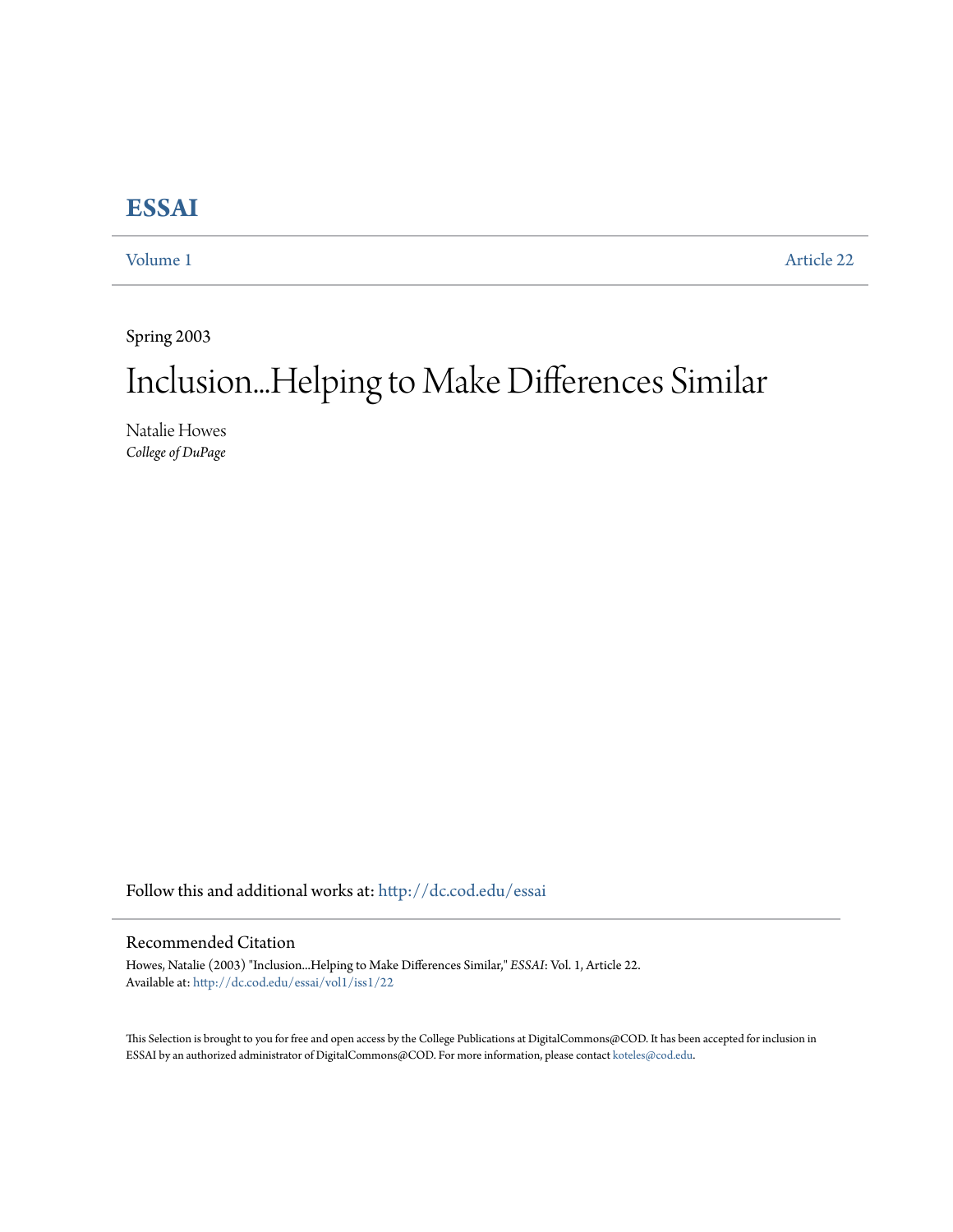Inclusion…Helping to Make Differences Similar

#### by Natalie Howes

#### (English 103)

The Assignment: Students wrote either an informative, objective report or an argumentative position paper on a research question of their choice to their major or program of study by drawing from no less than 10 sources.

ompare today's society to a patchwork quilt: All of the patches represent different religions, races, accents, and even abilities. Even though the world has so many of these pieces randomly placed together, many times everyone works together in a productive society. Of course, not all of these Ompare today's society to a patchwork quilt: All of the patches represent different religions, accents, and even abilities. Even though the world has so many of these pieces randomly plate together, many times everyone wor ability to work together is essential in order to maintain a more peaceful world. Why should this patchwork process stop with today's children? One more patch is needed in society's quilt, and this is inclusion. "Inclusion means teaching children with disabilities in a regular education classroom right beside children without disabilities" (Moore, 2000, p. 9). While this issue has brought much debate from concerned parents, inclusion is truly the best method to bond all children together in cooperation. In order for today's parents to truly understand and appreciate inclusion, they must first understand exactly what inclusion is and the history of its progress, how an inclusive education affects students, and lastly, know what is needed in a successful inclusive classroom.

While there are no laws specifically mandating inclusion, there has been important legislation that implies it. In 1975, public law (PL) 94-142 called the Education for All Handicapped Children Act was passed. This law allowed many disabled students who were previously in separate, private institutions to attend public schools. At the time it was passed, it was the seemingly final end result of years of battles fought by parents and teachers concerned for the educational rights of disabled students (Lipsky & Garner, 1997). "PL 94-142 mandates that students be educated, to the maximum extent appropriate, with their typically developing peers in general education classrooms in their neighborhoods" (Mayberry & Lazarus, 2002, p. 5). This law brought many changes, but it was not enough. With this legislation came the idea of mainstreaming. Students would typically be in a regular education setting for part of the day and were pulled out for long periods of time to work individually with a special education teacher (Mayberry & Lazarus, 2002). This law was not sufficiently including students because they were missing valuable academic lessons and social skills when pulled out of class for so long.

In 1997, amendments were made to PL 94-142, and the name was changed to the Individuals With Disabilities Education Act (IDEA) (Renaissance Group, 2003). "The emphasis of the law changed from a mandate to serve handicapped children to a law protecting the educational rights of individuals with disabilities" (Mayberry & Lazarus, 2002, p. 6). According to the National Association of State Boards of Education (1992), there were five guidelines in the original legislation that the schools must follow. First, an education for a special education child is to cost nothing for the parents, no matter how great the extent of the disability (NASBE, 1992). The next requirement is the due process right. "Due process rights must be ensured for all children with disabilities and their parents to ensure a free, fair, and unbiased assessment, placement, and programming for students with special needs" (NASBE, 1992, p. 6). NASBE also states that the legislation requires students to be educated in the least restrictive environment possible. "Least restrictive environment means educating children with disabilities in the same classrooms as children without disabilities to the greatest extent possible" (Moore, 2002, p. 10). Next, each child must receive individualized educational programming. This means an individualized education plan (IEP) must be developed for each special education student (NASBE, 1992). An IEP, specifically tailored to each student, includes specific information about how each child learns best, as well as goals set to be reached at certain times (Mayberry & Lazarus, 2002). According to the Renaissance Group, "An individualized education program is a written statement for a child with a

1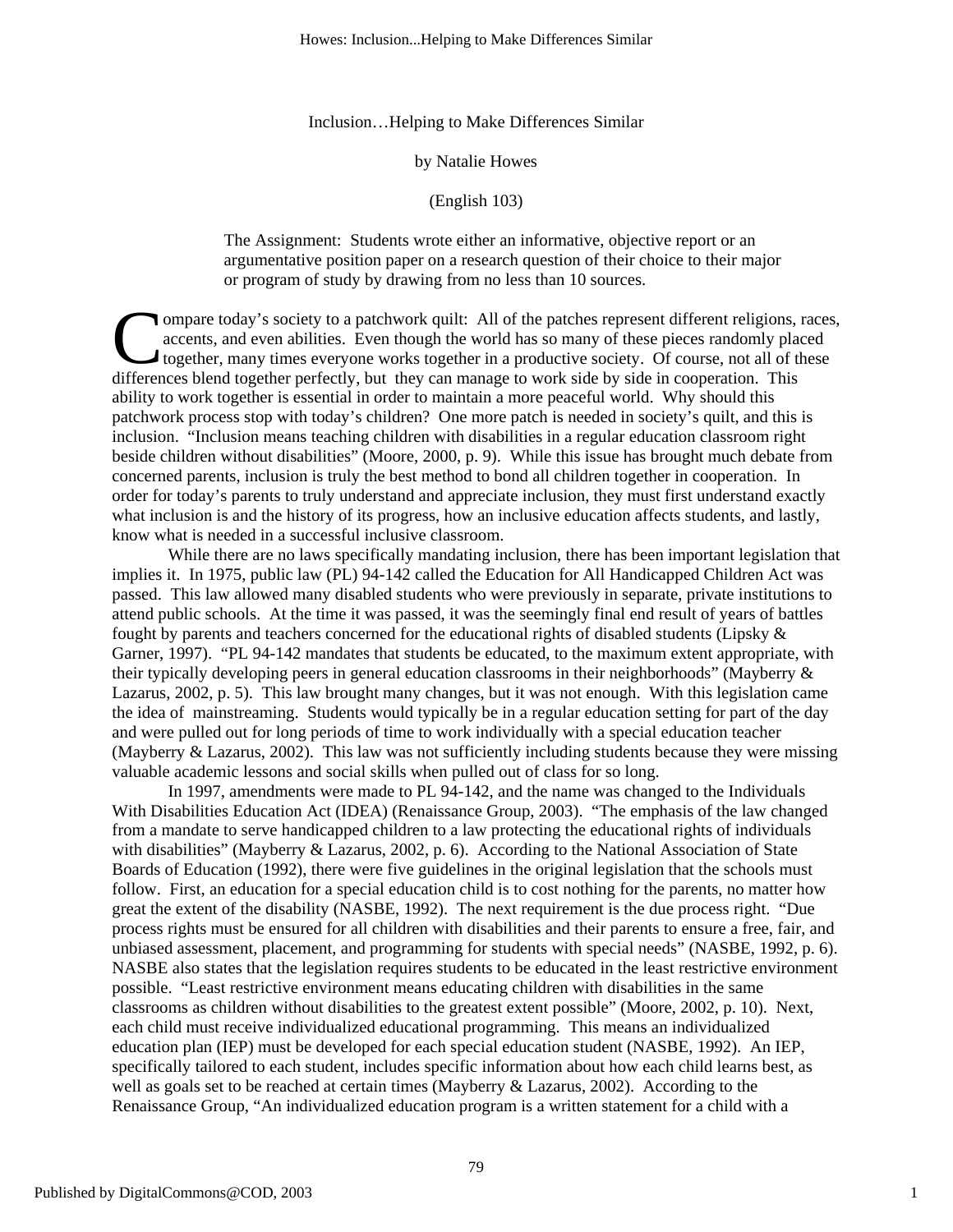disability that is developed, reviewed, and revised" (2002). Lastly, NASBE (1992) states the fifth requirement to the legislation is parental involvement. Parents are required to be involved in all decisions regarding the education of their child. The only exception is if they choose themselves to give up this right (NASBE, 1992). Since the reformation of PL 94-142 to IDEA, many schools have drastically changed their policies. Students are starting to be educated together, regardless of their abilities. This fact has been the trigger to set off many parents who strongly object.

With all the legal aspects, something like inclusion may start to seem like a cut and dry issue. Unfortunately, this is not the case. While the legislation requires students to be educated in the least restrictive environment possible, it does not specify what this is exactly. Inclusion is not a legal requirement. It is not a law mandating a carbon copy education for every student. The word itself, inclusion, is never mentioned in any federal legislation (Sydoriak, 1996). Inclusion is more than an easily defined word; it is one of many educational philosophies. "Inclusion is a philosophy regarding the manner in which a free, appropriate, public education is to be provided to children with disabilities" (Sydoriak, 1996, p. 1). Inclusion is merely the schools themselves interpreting the best way to educate special needs students freely and appropriately in the least restrictive environment possible. "The law states that handicapped children should be removed from the regular education classroom only when the nature and severity of the handicap is such that education cannot be achieved satisfactorily" (Haas, 1993, p. 1). Instead of full inclusion, many schools still only use "pull-out" programs. Children with disabilities are being taken out of regular education classrooms to a separate special education program. "Advocates of full inclusion argue that the practice of segregating children with disabilities from children without disabilities fails to serve the individualized needs of each student with disabilities" (Haas, 1993, p. 1). The main goal of special education programs is to help the children to function well in society later in life. This will never happen if special education children are separated from their regular education peers: They will never learn the valuable social skills they need (Haas, 1993). When disabled children are educated with regular education students, they learn how to interact and socialize normally, which are skills valuable to all types of students.

Inclusion means much more than just placing a disabled child in a classroom. "Inclusion is being included in life and participating using one's abilities in day to day activities as a member of the community" (Tomko, 1996). Many parents who oppose inclusion assume the disabled children are just placed into the regular education classroom with no preparations or modifications made. The process is slow and requires much thought. Verna Eaton (1996), a special education teacher in the Sakatchewan Valley School Division, describes inclusion as more of an integration process. Integration is a philosophy and a complex and dynamic process. It requires ongoing, systematic and planned interaction with peers and adults in the regular system" (Eaton, 1996). This is not to say, however, that the regular education classroom is not affected. All involved must be willing to be open to change and diversity. "Inclusion in school requires a shift in the paradigm, instead of getting the child ready for the regular class, the regular class gets ready for the child" (Tomko, 1996). The children in the regular education classroom must be prepared to have patience and to consider everyone "equal members of the classroom" (Eaton, 1996). One common concern many parents have is that the included students will negatively affect their children. They fear that the classroom materials and lessons will be extremely altered to the special education child's needs, which will cause their children to become bored and restless. Actually, just the opposite occurs. Changes are made to affect only the disabled child. "Adaptations are made to the materials, the curriculum, and/or the expectations of the activities for the individual child, maintaining achievement of all individual and academic goals" (Tomko, 1996). Instead of attempting to meet one individual classroom's goals, the children cooperatively meet each of their individual needs together. These cooperation skills are surely an end result that makes inclusion a benefit worth pursuing.

The more important aspect to understanding inclusion is realizing how it affects students. Many parents who oppose inclusion get caught up in controversy and naturally get protective of their children. Any good parent wants their individual child to receive the best education possible. Quite certainly, more parents would support inclusion if they had a better understanding of how it positively affects both disabled and regular education students.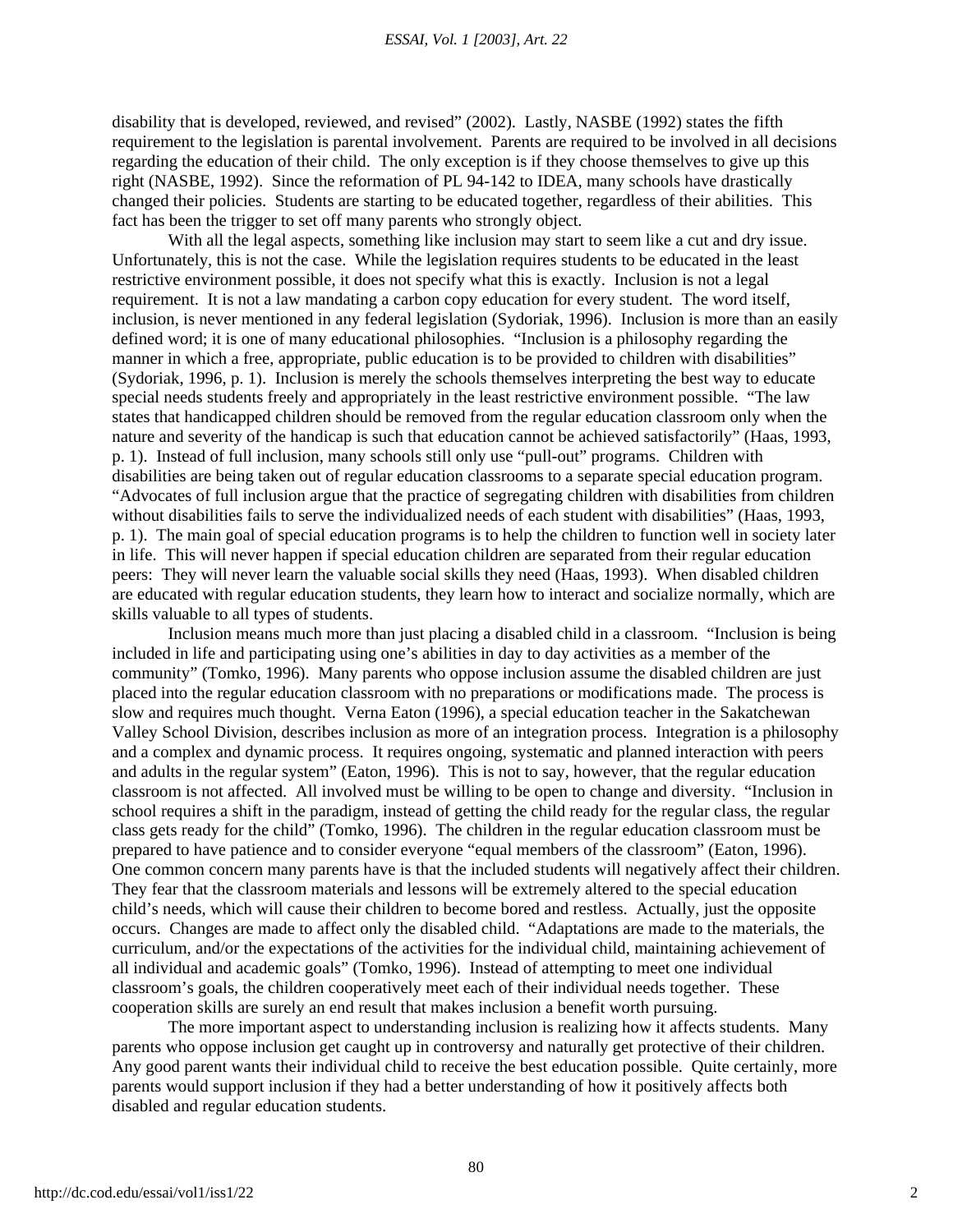Inclusion allows special needs students to gain a sense of belonging and acceptance, while at the same time getting the specialized attention they need. "Inclusion allows a child to exercise a basic right, the right to be educated with their peers. Inclusive education will emphasize an unconditional acceptance of your child as a child, without regard to disabilities" (Moore, 2000, p. 12). With inclusion, special needs students will develop feelings of being part of a diverse community. Inclusion also allows for the creation of valuable friendships that otherwise would have never formed (Renaissance Group, 2002). Developing friendships and becoming part of a community are perhaps even more important for the disabled children than a formal education. The lessons learned through social interaction cannot be achieved without full inclusion. "The need to feel that one belongs is a basic human need, according to Abraham Maslow's theory of psychology" (Moore, 2000, p. 12). Children with special needs who have trouble learning may have a lower sense of self-worth. Inclusion gives them a sense of belonging that raises their self-worth. This higher self-worth can actually motivate the child to try harder and achieve more academically (Moore, 2000). Having high self-esteem will not only benefit the child in their schoolwork, but will also help them tremendously as they evolve in society. Like a circular process, these social benefits of inclusion grow to reveal more surprisingly helpful educational benefits (Starr, 2001). "The normal daily interactions that occur in the classroom allow special education students to form friendships that result in less disruptive behavior, increased independence and self-confidence, and an increased willingness to take academic risks" (Starr, 2001). Inclusion allows special education students to learn in a positive environment, as well as to develop valuable life social skills.

Perhaps an even greater part of inclusion is that it not only benefits disabled students, but also all students in the classroom. Regular education students have many opportunities to benefit from inclusion programs:

Kids without disabilities benefit by learning to be patient with kids who need extra help in class. Research also shows that kids without disabilities who are in an inclusive classroom accept and value differences in classmates, have enhanced self-esteem, and develop a genuine capacity for friendship. (Mainstreaming in Classrooms, 2002)

If students with disabilities are segregated from regular education students, they get the wrong idea. "It sends the message that they are different and cannot function in everyday society" (Haas, 1993, p. 2). When given the opportunity to interact with peers who are different, regular education students also develop valuable social skills. " 'Typical' students, in addition to becoming more tolerant, caring and understanding, become more willing to give—and to ask for—help" (Starr, 2001). Children will also learn to appreciate the beauty of diversity and will become sensitive to the fact that everyone has limitations. They learn empathy skills, and inclusion allows them to experience the emotions, struggles, and triumphs of another person (Renaissance Group, 2002). Children with disabilities can teach children without disabilities many life lessons. When exposed to people who are different, they develop tolerance, patience, and understanding. In the ideal inclusive setting, everyone's individual differences are valued and respected. These skills and this type of learning environment can undoubtedly be of learning value to any child, at any level of learning.

Undoubtedly, the best way to understand how inclusion benefits all types of students is from a real-life example. The video recording of an ABC News documentary, Sean's Story: A Lesson in Life, directed by Roger Goodman, follows two boys with Down syndrome. One child, Sean Begg, is an eightyear-old who had previously been in a special education school called Ridge. His mother fought the school system to have him included in a regular education classroom for his first grade year. The other boy, Bobby Shriver, remained in the special education school due to his mother's wishes. The video documents the experience and shows the outcome of each boy's situation. The special education school, Ridge had previously told Sean's mother that he would never leave Ridge. At his new inclusive school, Sean's teacher, Kathy Epple, states that inclusion is what is best. "This is what is right for Sean. This is what is right for any student, to be included" (Goodman, 1994). With a positive environment, Sean slowly progressed and learned to interact appropriately with other students. Meanwhile, Bobby Shriver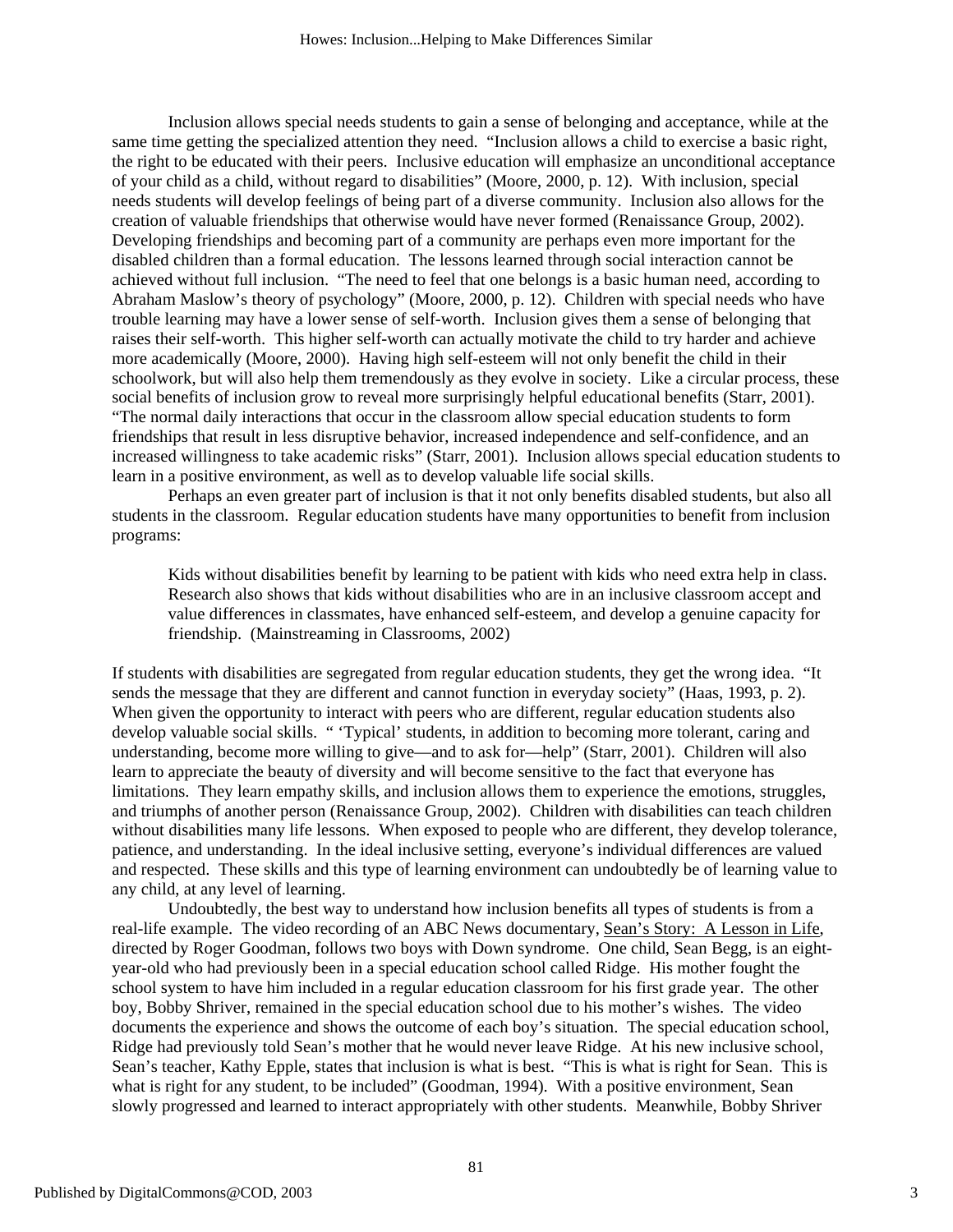#### *ESSAI, Vol. 1 [2003], Art. 22*

stayed at Ridge School, not learning academic skills, but vocational skills. The students learned how to stock shelves and count change from a cash register. This environment is intended to help the special education students succeed later in life, but it realistically sets a bar for them that they cannot move past. In this instance, inclusion is the better option. Sean had a much harder time than his peers, but he is told by his teachers that he can achieve whatever he dreams. Special education children need this motivation to successfully complete and survive their academic careers. This can most importantly be understood by how the other students reacted to Sean. One seven-year-old girl describes how she viewed Sean: "Sean's not someone to laugh at. He's just a regular boy" (Goodman, 1994). This little girl's response sums up inclusion benefits for both disabled and regular education students.

Aside from the most important issue of why inclusion is important, parents must also understand how inclusion can be implemented. It is very important to understand exactly what is needed in an inclusive classroom. In order for inclusion to be successful, support must come from many areas. More importantly, these areas must work as a team. The roles of administrators, teachers, and parents must intertwine with each other for the best possible results of inclusion.

Principals and other administrators play an important role in the success or failure of inclusion programs. Programs can only succeed when the principal is an active supporter. These programs cannot be carried out successfully if the principal is opposed to inclusion (Stanviloff). "The role of the principal should be to ensure that a clear school vision is in place, establishing policies and forums for decisionmaking, advocating resources and defining staff roles, and overseeing staff development" (Stanviloff, p. 7). It is up to the principal to implement the philosophy of inclusion to the entire school community. "In addition, they can act as supporters for teachers by providing time, resources, and recognition" (Stanviloff, p. 7). The principal is like the backbone of an inclusion program and must act as a leader for the team.

Next on the support ladder comes the teachers. In a school that has full inclusion, teachers need to have learned new methods and techniques. Incoming teachers must develop better team-working skills as well as skills to address special education student's needs. "The role of the classroom teacher is changing to reflect more collaboration in inclusive settings" (Mayberry & Lazarus, 2002, p. 36). Aside from merely learning new methods, teachers must keep themselves updated with new ideas and strategies developed for inclusion programs. "Training should include joint planning, collaboration, co-teaching, curricular adaptation, new instructional strategies, classroom management, and assessment. Such training must not be 'one shot' but rather ongoing and on-call" (Lipsky & Garner, 1997, pl 136). A lot of time, energy, and planning go into the process of inclusion. Teachers must adapt their classrooms accordingly. "Sometimes, extra special equipment must be added to the classroom for those who need it" (Mainstreaming in Classrooms, 2002). It is important that the teacher educates the regular education students about the incoming special needs students so that they can understand and interact with them more effectively (Mayberry & Lazaras, 2002). In order for an inclusive classroom to work successfully, cooperation is the key from all levels of the educational team. This cooperation includes communication and understanding between students, parents, teachers, and administrators.

Additional support must also come from a special education teacher. "Inclusion means bringing the special education teacher as a resource and teammate into the regular classroom to help not only the child with disabilities, but to help the rest of the children as well" (Haas, 1993, p. 2). This can make the class feel connected, as if they are working as a team. The teacher and special education teacher practice co-teaching. They deliver information together and share the responsibility of evaluating student progress. For example, "One teacher might teach a large group while the other teacher circulates around the room, paying particular attention to the needs of students with disabilities" (Haas, 1993, p. 2). A special education teacher acts as a support facilitator. "A support facilitator is described as a person who is primarily responsible for providing direct support to a room teacher with the goal of meeting the needs of all students" (Stanviloff, p. 7). The special education teacher plays a vital role in cooperating with the regular education teacher and in maintaining the success of an inclusive classroom.

Fellow teachers also help with the inclusion process. They can support each other by developing teaching teams. "A teaching team would capitalize on the strengths and expertise of the team members to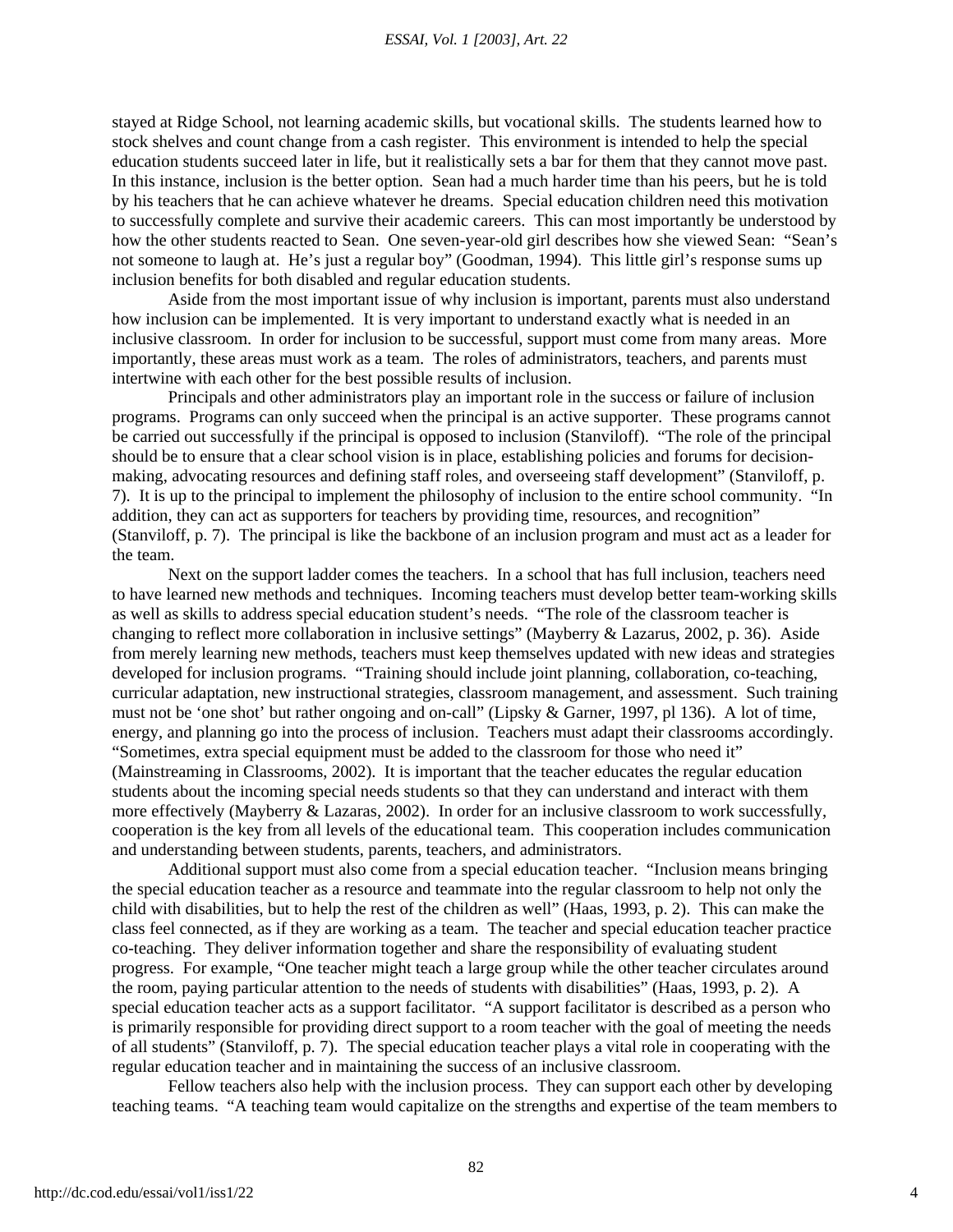provide greater potential for quality instruction for all students" (Stanviloff, p. 8). When teachers work together, they can brainstorm for ideas to help each other and students in need.

Parents are also extremely important in the inclusion process. In her report, which includes helping teachers understand new methods in inclusive education programs, Linda Stanviloff describes exactly how parental input can be helpful:

They can be advocates of their child's inclusive education, or members of educational teams, providing support. Parents can contribute very accurate information on their child's likes and dislikes, and have accurate medical information. Teachers no longer see their role to tell parents what to do, but now actively seek information from parents. (Stanviloff, p. 8)

Parents know their child's background better than anyone else and the unique insight they often have is indispensable to the success of the teacher's implementing inclusive programs. Parental input can help to provide the most appropriate special education program to suit the needs of their child.

Lastly, support from students is necessary in an inclusive classroom. Non-disabled students can provide much needed support to carry out inclusive plans. "Students can offer the disabled students acceptance, partnership, friendship, and personal support" (Stanviloff, p. 9). Students are able to provide many new, innovative, and modern ideas toward an even stronger inclusive classroom.

From the beginning, inclusion has been a wonderful idea. It has only progressed steadily upwards and continues to do so. With the development of teacher education programs to include inclusive education ideas and increased understanding among youths, inclusion practices are only becoming increasingly successful. In order for parents of today to fully understand and appreciate inclusion, they must know exactly what inclusion is and its history to understand how inclusion affects all students positively, and knowing what is needed in order for inclusion to be successful. Inclusion, when implemented appropriately, provides numerous benefits. It creates a sense of belonging and understanding in society that continues to develop and recognize differences.

#### Works Cited

Eaton, V. (1996). Inclusive schools. Retrieved July 20, 2003, from, http://www.quasar.ualberta.ca/ddc/incl./oniclus.htm.

\_\_\_\_\_\_\_\_\_\_\_\_\_\_\_\_\_\_\_\_\_\_\_\_\_\_\_

- Goodman, R. (Director). (1994). *Sean's story: A lesson in life* [videorecording]. Princeton, NJ: Films for the Humanities and Sciences.
- Haas, D. (1993 May-June). Inclusion is happening in the classroom. *Children Today Vol. 22.3, 34-35. Expanded Academic ASAP.* College of DuPage Library. (8 July 2003).
- Lipsky, D.K., and Gartner, A. (1997). *Inclusion and school reform, transforming America's classrooms.* Baltimore: Paul H. Brooks.
- Mainstreaming in classrooms. (2002). Retrieved July 28, 2003, from http://www.kidshealth.org/PageManager.jsp?dn.
- Mayberry, S.C., and Lazarus, B.B. (2002). *Teaching students with special needs in the 21<sup>st</sup> century classroom.* London: Scarecrow.
- Moore, L.O. Ph.D. (2002). *Inclusion: A practical guide for parents. Tools to enhance your child's success in learning.* Minnetonka, Minnesota: Peytral.
- National Association of State Boards of Education. (NASBE) (1992). *Winners all: A call for inclusive schools.* The report of the National Association of State Boards of Education (NASBE) study group on special education. Alexandria, Virginia: The National Association of State Boards of Education.

Renaissance Group. (2002). Preparing for inclusion. Children that learn together, learn to live together.